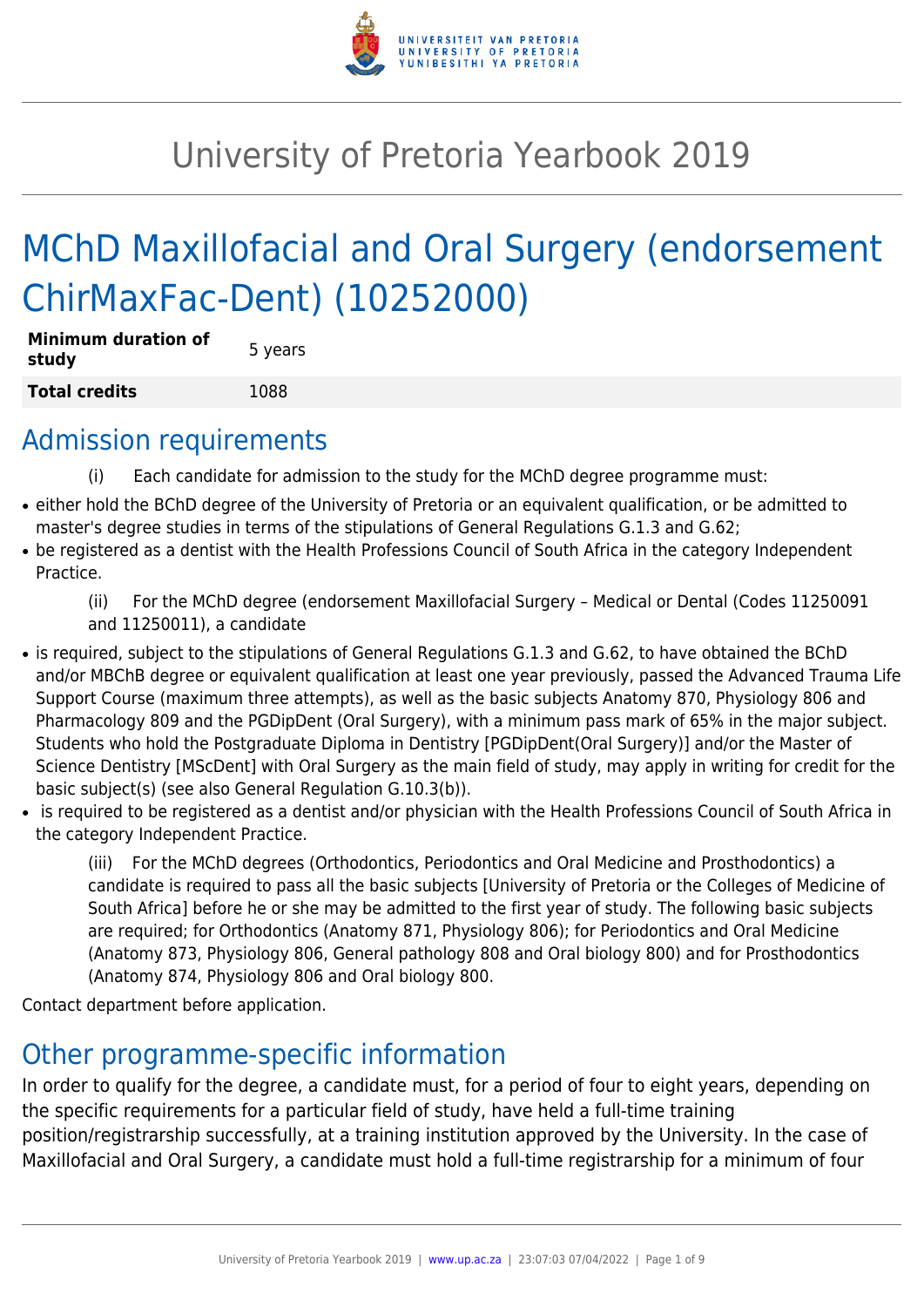

years (for a candidate with both a BChD degree and a MBChB degree), a minimum of seven years (for a candidate with a BChD degree), a minimum of six years years (for a candidate with a MBChB degree), or a minimum of five years (for MChD (ChirMaxFac-Dent)).

### Examinations and pass requirements

### i. **Examinations in the basic subjects**

A student must pass all the basic subjects (Anatomy [with Embryology], Physiology and Pharmacology [University of Pretoria or College of Maxillofacial and Oral Surgery of the Colleges of Medicine of South Africa] before he or she may be admitted to the first year of study. A minimum pass mark of at least 50% is required in all examinations for the University of Pretoria and College of Maxillofacial and Oral Surgery and a minimum pass mark of 65% from another tertiary institution (see also the General Regulations).

### ii. **Examinations in the subsidiary (intermediary) subjects**

(The minimum pass mark is 50%.)

- a. For the endorsement Maxillofacial Surgery-Medicus, a student has to pass in Principles of surgery in the year of study as indicated, before he or she may continue with the programme.
- b. A student has to pass in Applied oral pathology at least two and a half years prior to the examination in his or her major subject.

These subsidiary subjects may be passed at the University of Pretoria or the College of Maxillofacial and Oral Surgery of the Colleges of Medicine of South Africa.

iii. If a student fails any of the subsidiary subjects Principles of surgery or Applied oral pathology, the relevant head of department may recommend that he or she be admitted to a second examination.

#### iv. **Examination and evaluation in the major subject**

- a. If a student fails his or her major subject, the student has to reapply for admission to the final examination of the College of Maxillofacial and Oral Surgery of the Colleges of Medicine of South Africa.
- b. In the light of the fact that a postgraduate student may repeat an examination in any subject only once, a student who fails a second examination, will have to discontinue the programme.
- c. If a student has been admitted to a second examination in the major subject, the relevant head of department will determine whether he or she should vacate the registrarship at the end of the training period. The student has to vacate the registrarship immediately after the second examination has been completed.
- d. Subminimum: A student must obtain a subminimum of 60% in the clinical section (operation and short cases) of the examination, with a subminimum of 50% in all the other sections for the master's degree. He or she must also comply with the requirements regarding the number of operation procedures performed in each section, as required by the relevant head of department. A final mark of at least 50% is required in order to pass in a subject.
- e. In addition to the stipulations already mentioned, the student must submit and pass a mini-dissertation (endorsement Maxillofacial Surgery-Med) or a dissertation (endorsement Maxillofacial Surgery-Dent), on an approved topic related to the major subject and submit a manuscript as required (see also the General Regulations). A complete record of operations (as a logbook) must also be submitted.

(v) The master's degree can only be conferred after the National Professional Examination [FCMFOS(SA)] has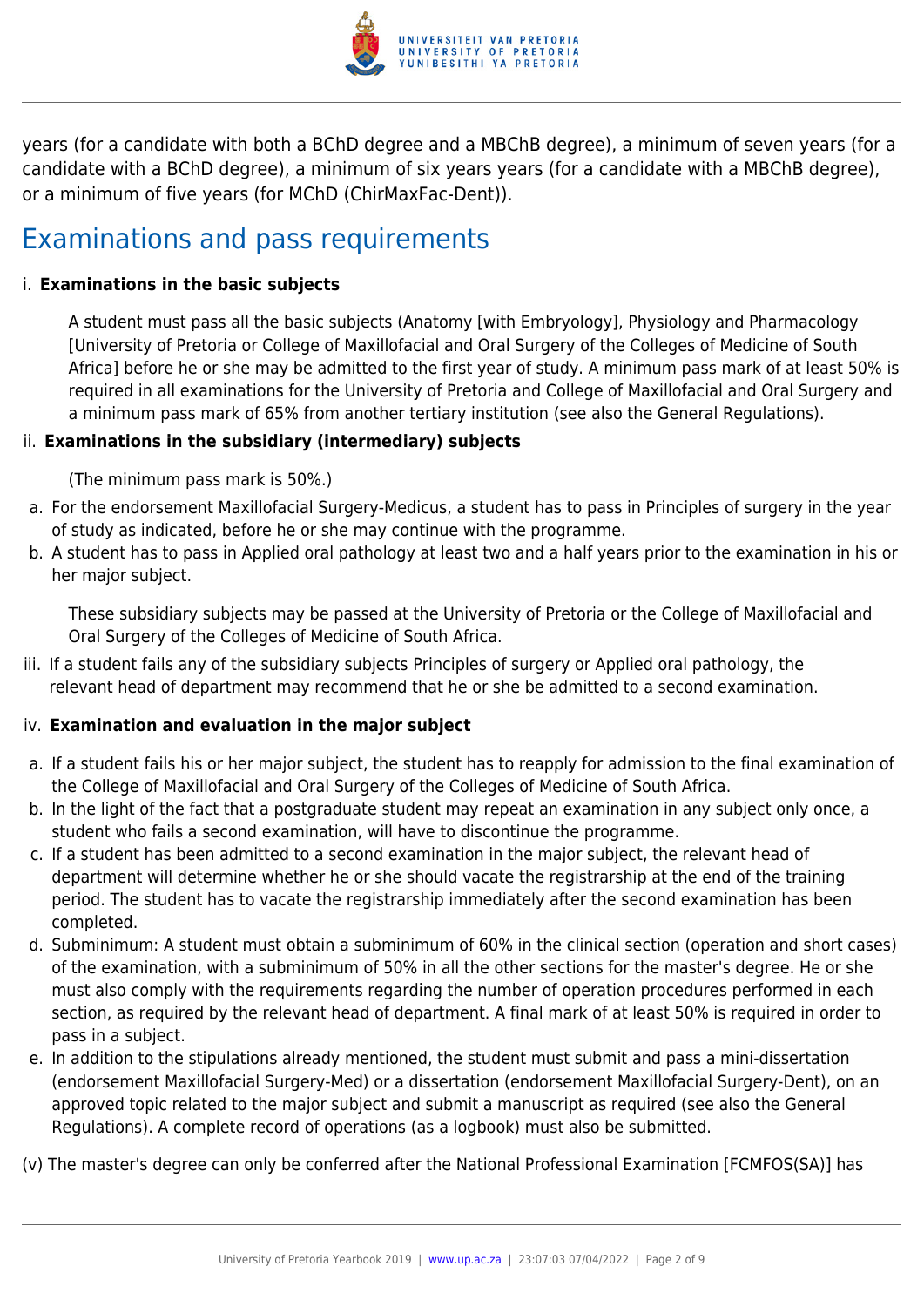

been passed (as this master's degree and the Fellowship may be used as an interwoven final equivalence examination).

# Exemption

Exemption may be granted by the Dean, on the recommendation of the relevant head of department by virtue of comparable training and/or experience in terms of the requirements of School Regulations, with the proviso that exemption from the examination and evaluation in the major subject may not be granted.

**Please note**: The regulations of the Health Professions Council of South Africa, as published in the Government Gazette No. 4631 of 11 January 1991 – Notice No. R.40 (as amended), will be used as a criterion in determining the period of exemption.

# Pass with distinction

A student who obtains a final mark of at least 75% (on the first attempt) in the major subject, qualifies to obtain the degree with distinction.

# General information

- 1. The content of the basic subjects, subsidiary subjects and attendance courses will be determined by the relevant head of department in consultation with the head of the department at Dentistry or Medicine.
- 2. General information concerning content and extent of the basic and subsidiary subjects is available at the relevant department.
- 3. Students have to ensure that certificates of satisfactory preparation are acquired in all the attendance courses.

### **Maxillofacial and Oral Surgery**

### **Major subject:**

Maxillofacial and oral surgery: Experience is acquired through practical and clinical training and supplemented by seminars, discussions, papers and research. Diagnosis, planning, surgical and secondary treatment of diseases, injuries and defects of the human mouth, jaws, face and related structures.

### **Subsidiary (intermediary) subject:**

Principles of surgery: Instruction mainly by the departments of Surgery (and its divisions), Neurosurgery, Otorhinolaryngology, Ophthalmology and Family Medicine. This training takes place over nine months. Instruction in the subsidiary subject:

Principles of surgery:

### **Endorsement ChirMaxFac-Med BVC 806**

General Surgery (including Paediatric Surgery): 2 months Intensive Care: 2 months Neurosurgery: 2 months Ophthalmology: 1 month Otorhinolaryngology: 1 month Plastic Surgery: 1 month Applied Oral Pathology: 3 months

### **Endorsement ChirMaxFac-Dent BVC 807**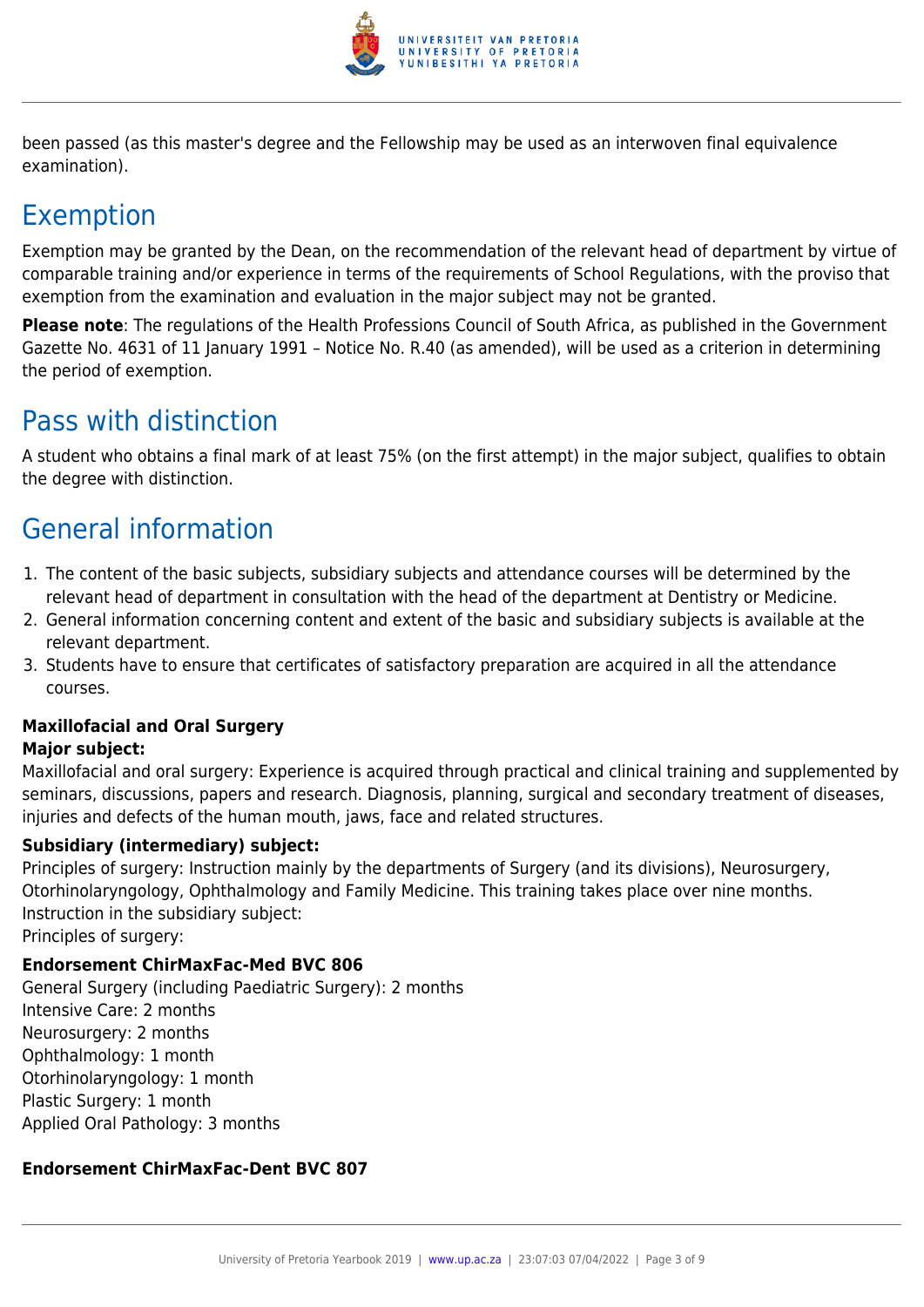

Distress Unit (Family Medicine): 1 month General Surgery (including Paediatric Surgery): 1 month Intensive Care: 2 months Neurosurgery: 2 months Ophthalmology: 1 month Otorhinolaryngology: 1 month Plastic Surgery: 1 month Applied Oral Pathology: 3 months

### **General information concerning the endorsements ChirMaxFac-Med and ChirMaxFac-Dent**

- 1. A candidate with a BChD or BDS degree should preferably enrol for the MChD(ChirMaxFac-Med) programme.
- 2. Permission is granted to a student for (ChirMaxFac-Med) to register simultaneously for the postgraduate and undergraduate programmes as applicable. At the end of the programme the student will have complied with all the requirements for the BChD, MBChB and MChD degrees.
- 3. The content of the basic and subsidiary (intermediary) subjects and attendance courses will be determined by the relevant head of department, in consultation with the Department of Maxillofacial and Oral Surgery.
- 4. Basic and subsidiary (intermediary) subjects: Acknowledgement of basic and/or subsidiary (intermediary) subjects may be granted if all the particular subjects have already been passed at an approved institution such as the Colleges of South Africa (College of Maxillofacial and Oral Surgery) as recommended by the relevant head of department.
- 5. Pharmacology as a basic subject has to be passed as a prerequisite before the first year of study, should all other basic subjects be acknowledged by an approved institution.
- 6. Instruction in the major subject extends over a minimum period of three years, of which the first year mainly concentrates on minor oral surgery.
- 7. A student for the endorsement ChirMaxFac-Med can only fulfil his or her clinical obligations in Principles of Surgery after he or she has complied with the requirements for the MBChB degree, as well as having completed the Certificate for Advanced Trauma Life Support (ATLS) (before commencing the registrarship).
- 8. The instruction in the last two years in the major subject takes place only after having successfully completed the subsidiary subjects.
- 9. The first year of registrarship is acknowledged as an additional year of experience for Medicine and Dentistry if the training in Maxillofacial and Oral Surgery is discontinued. However, a student who discontinues one of the subjects must resign from the registrarship immediately.
- 10. The basic subjects for Maxillofacial and Oral Surgery (endorsements ChirMaxFax-Med and ChirMaxFac-Dent) are identical.
- 11. The requirements for the major subject are: Submission of a mini-dissertation (endorsement ChirMaxFac-Med) and a dissertation (endorsement ChirMaxFac-Dent), a letter from an appropriate journal editor, acknowledging receipt of the draft manuscript, surgical portfolio (logbook) with minimum cases treated per surgical section, a prescribed summary of case reports, any publications, research abstracts, examination in a surgical procedure and examination in patient short cases conducted under examination conditions.
- 12. A student may only proceed with the final FC MFOS (SA) examination after fulfilling the requirements for the MChD(ChirMaxFac-Med or -Dent) as stipulated in 11. above.
- 13. The MChD(ChirMaxFac-Med or -Dent) may only be awarded after successfully passing the final examination for the FC MFOS (SA).
- 14. Costs or fees for any examination(s) and registration at the Colleges of Medicine of South Africa have to be met by the student.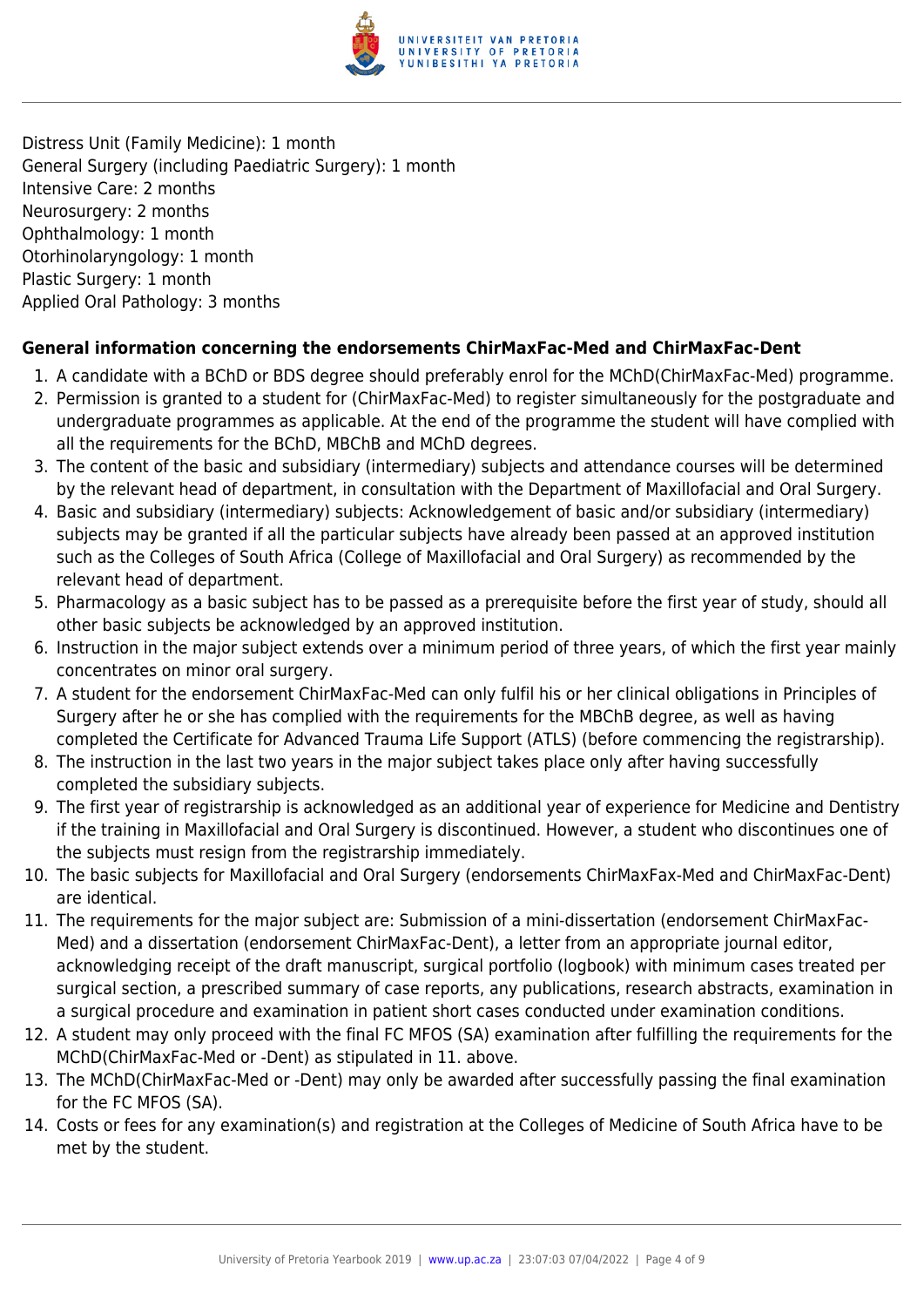

### **Minimum credits: 908**

### **Core modules**

[Anatomy 870](https://www.up.ac.za/faculty-of-education/yearbooks/2019/modules/view/ANA 870) (ANA 870) - Credits: 36.00 [General pathology 808](https://www.up.ac.za/faculty-of-education/yearbooks/2019/modules/view/APA 808) (APA 808) - Credits: 24.00 [Principles of surgery 806](https://www.up.ac.za/faculty-of-education/yearbooks/2019/modules/view/BVC 806) (BVC 806) - Credits: 52.00 [Ethics and human rights 800](https://www.up.ac.za/faculty-of-education/yearbooks/2019/modules/view/EHR 800) (EHR 800) - Credits: 0.00 [Pharmacology 806](https://www.up.ac.za/faculty-of-education/yearbooks/2019/modules/view/FAR 806) (FAR 806) - Credits: 36.00 [Physiology 806](https://www.up.ac.za/faculty-of-education/yearbooks/2019/modules/view/FSG 806) (FSG 806) - Credits: 36.00 [Maxillo-facial and oral surgery 802](https://www.up.ac.za/faculty-of-education/yearbooks/2019/modules/view/KGM 802) (KGM 802) - Credits: 700.00 [Oral Pathology 805](https://www.up.ac.za/faculty-of-education/yearbooks/2019/modules/view/MPG 805) (MPG 805) - Credits: 24.00 [Applied research methodology 802](https://www.up.ac.za/faculty-of-education/yearbooks/2019/modules/view/TNM 802) (TNM 802) - Credits: 0.00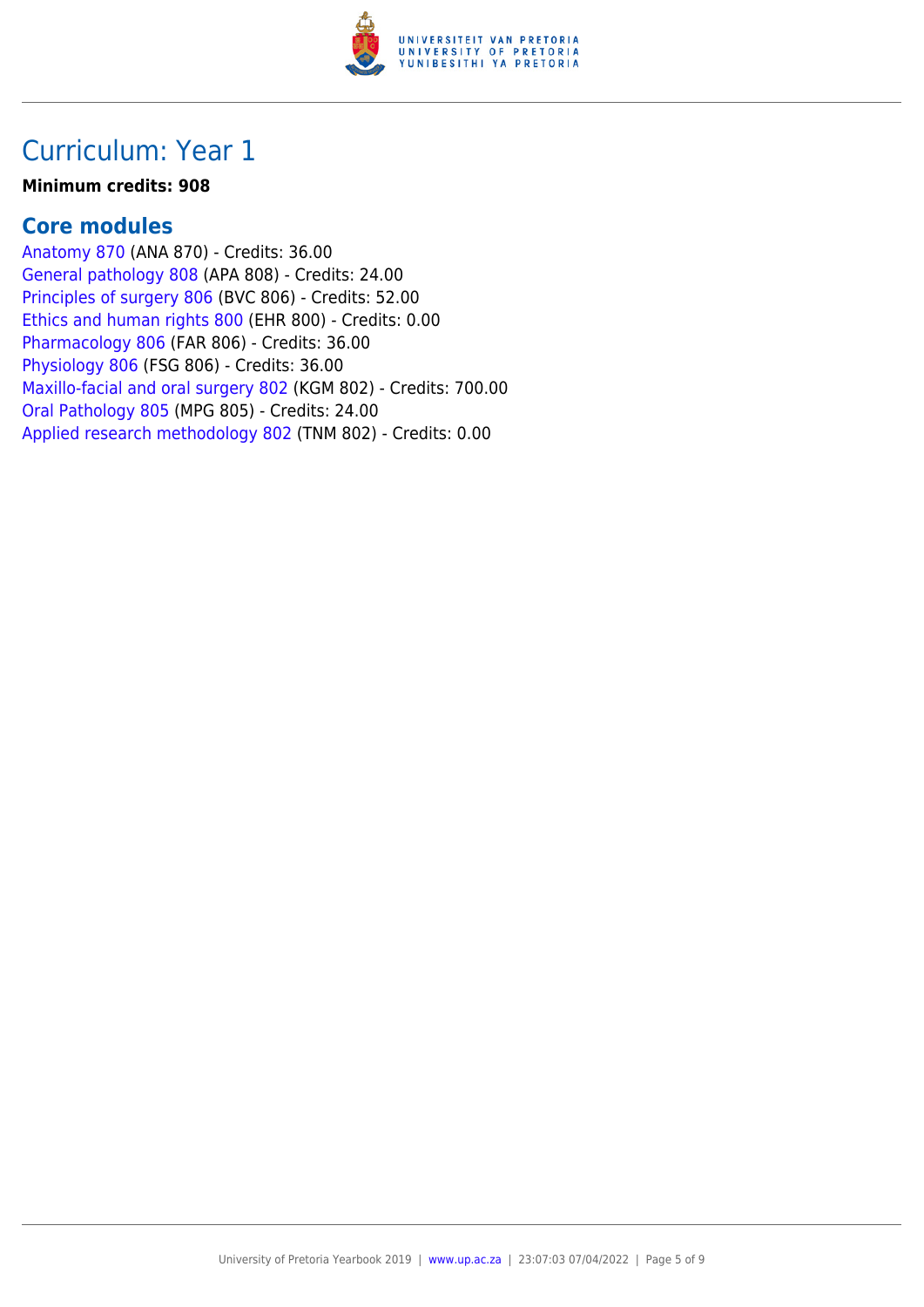

#### **Minimum credits: 752**

### **Core modules**

[Principles of surgery 806](https://www.up.ac.za/faculty-of-education/yearbooks/2019/modules/view/BVC 806) (BVC 806) - Credits: 52.00 [Ethics and human rights 800](https://www.up.ac.za/faculty-of-education/yearbooks/2019/modules/view/EHR 800) (EHR 800) - Credits: 0.00 [Maxillo-facial and oral surgery 802](https://www.up.ac.za/faculty-of-education/yearbooks/2019/modules/view/KGM 802) (KGM 802) - Credits: 700.00 [Applied research methodology 802](https://www.up.ac.za/faculty-of-education/yearbooks/2019/modules/view/TNM 802) (TNM 802) - Credits: 0.00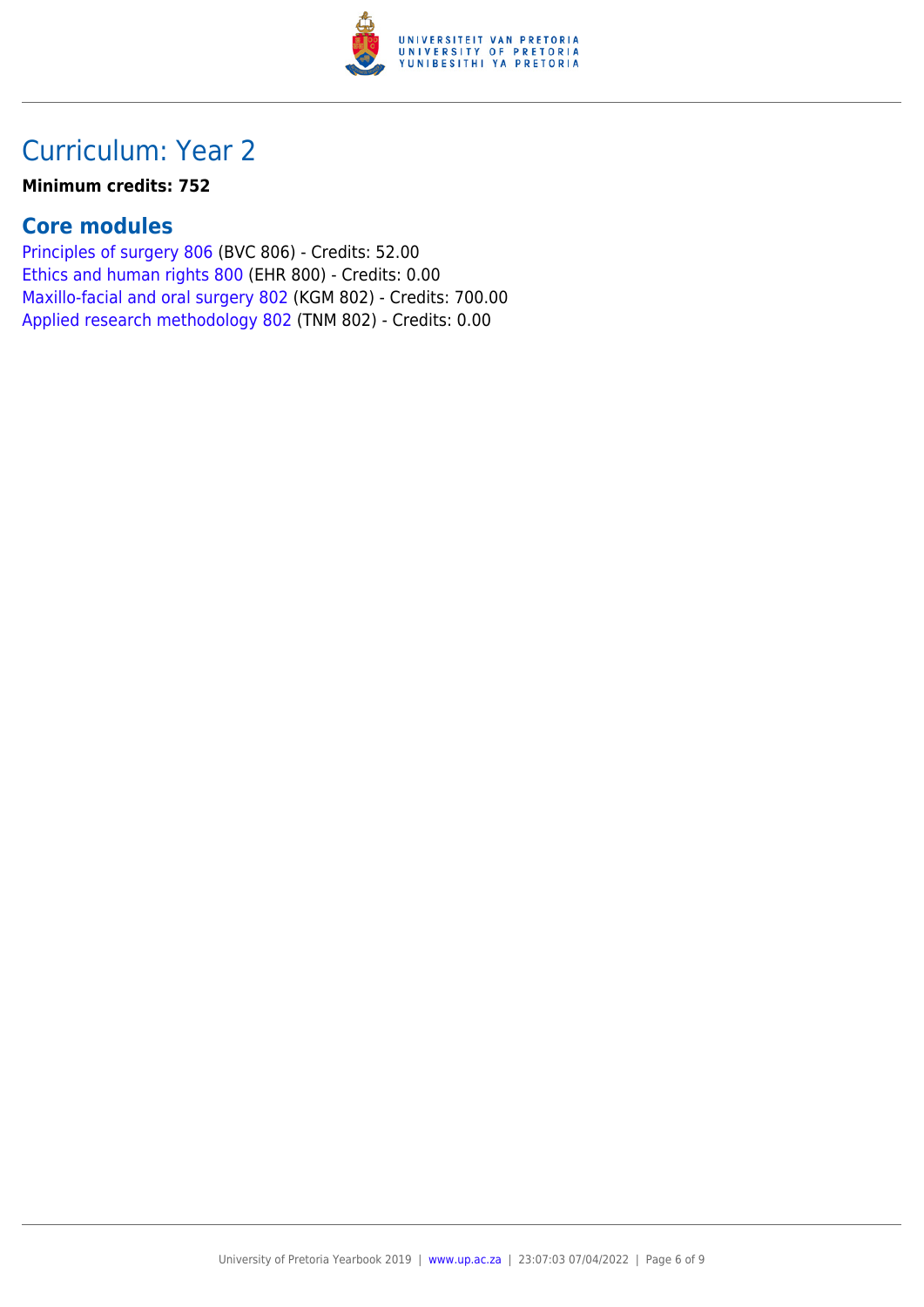

### **Minimum credits: 700**

### **Core modules**

[Ethics and human rights 800](https://www.up.ac.za/faculty-of-education/yearbooks/2019/modules/view/EHR 800) (EHR 800) - Credits: 0.00 [Maxillo-facial and oral surgery 802](https://www.up.ac.za/faculty-of-education/yearbooks/2019/modules/view/KGM 802) (KGM 802) - Credits: 700.00 [Applied research methodology 802](https://www.up.ac.za/faculty-of-education/yearbooks/2019/modules/view/TNM 802) (TNM 802) - Credits: 0.00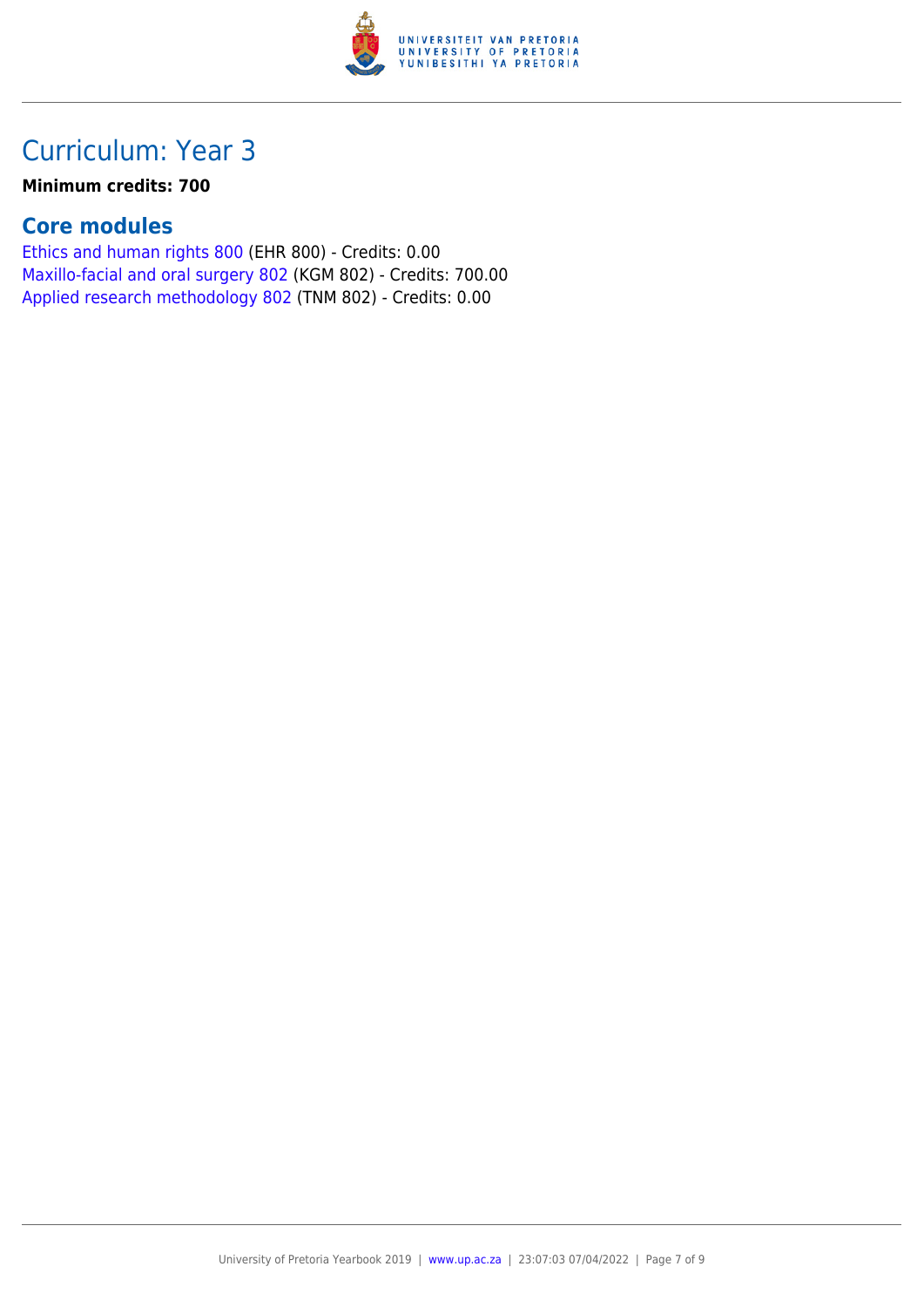

### **Minimum credits: 880**

### **Core modules**

[Maxillo-facial and oral surgery 802](https://www.up.ac.za/faculty-of-education/yearbooks/2019/modules/view/KGM 802) (KGM 802) - Credits: 700.00 [Dissertation: Maxillofacial and Oral surgery 893](https://www.up.ac.za/faculty-of-education/yearbooks/2019/modules/view/KGM 893) (KGM 893) - Credits: 180.00 [Applied research methodology 802](https://www.up.ac.za/faculty-of-education/yearbooks/2019/modules/view/TNM 802) (TNM 802) - Credits: 0.00